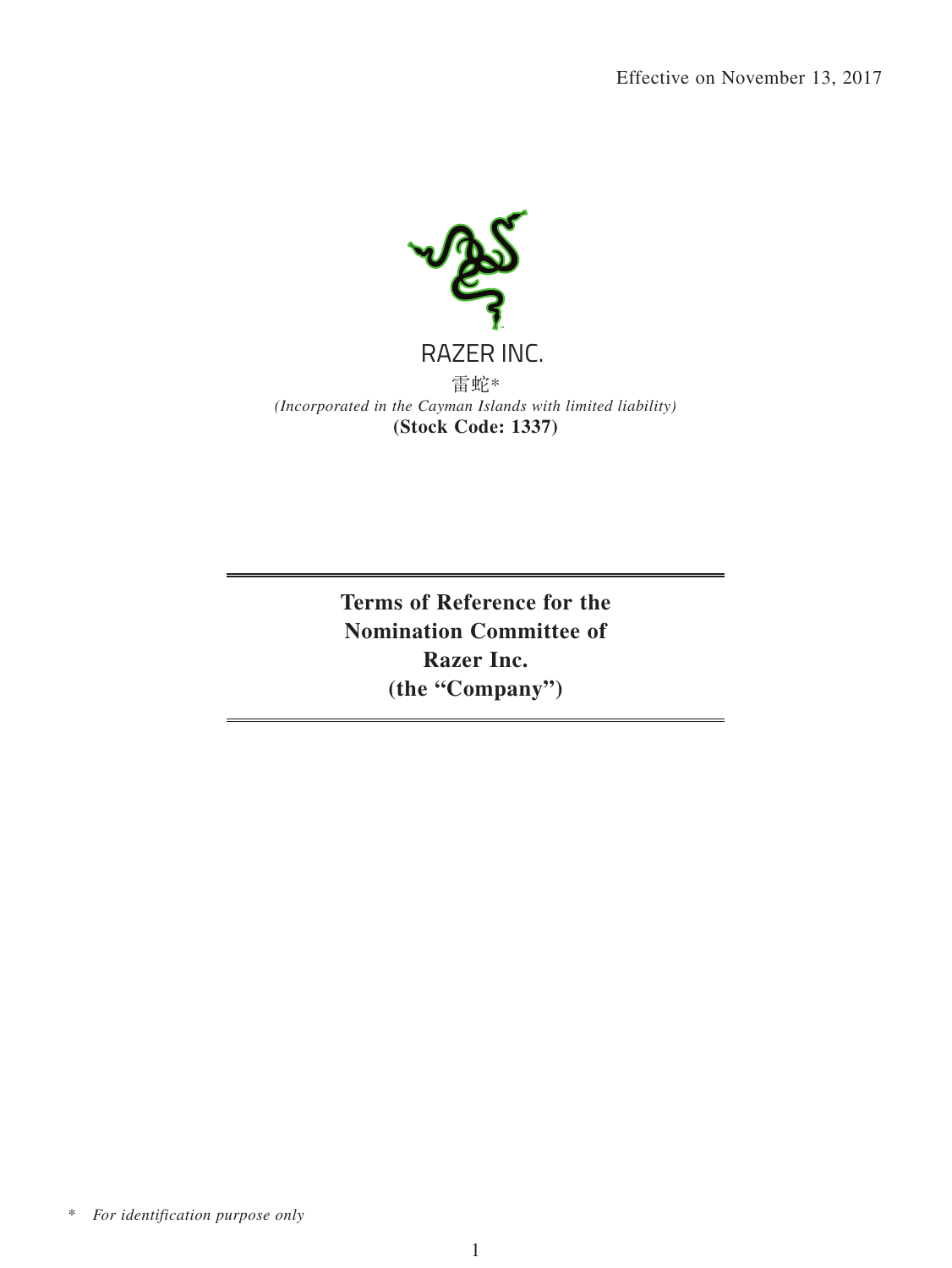# **Definitions**

1. For the purposes of these terms of reference (these "**Terms**"):

**Board** means the board of directors of the Company;

**Company Secretary** means any one of the joint company secretaries of the Company;

**Directors** means the members of the Board;

**Group** means the Company and its subsidiaries and associated companies at the relevant time or, where the context so requires, in respect of the period before the Company became the holding company of its present subsidiaries and associated companies, the present subsidiaries and associated companies of the Company or the businesses operated by its present subsidiaries and associated companies or (as the case may be) its predecessor;

**Nomination Committee** means the nomination committee established by resolutions of the Board in accordance with clause 2 of these Terms;

**Senior Management** means (where applicable) the chief executive officer, chief financial officer, chief operating officer, chief customer officer, senior vice presidents and any other officers of the Group as may be appointed by the Board from time to time; and any other employees of the Group as determined by the Company's Remuneration Committee to be part of the senior management of the Company;

**Shareholders** means the shareholders of the Company; and

**Stock Exchange** means The Stock Exchange of Hong Kong Limited.

# **Constitution**

2. The Nomination Committee was established by the resolution of the Board dated October 25, 2017.

# **Membership**

- 3. The chairman and members of the Nomination Committee shall be appointed by the Board A.5.1 from time to time from among the Directors and shall consist of not less than three members, a majority of whom should be independent non-executive Directors. The quorum of the Nomination Committee meeting shall be any two members of the Nomination Committee, one of whom must be an independent non-executive Director.
- 4. The chairman of the Nomination Committee shall be the chairman of the Board or an A.5.1 independent non-executive Director.
- 5. No member of the Nomination Committee shall receive, either directly or indirectly, any remuneration other than Directors' fees from the Company for any advisory or consultancy role or otherwise.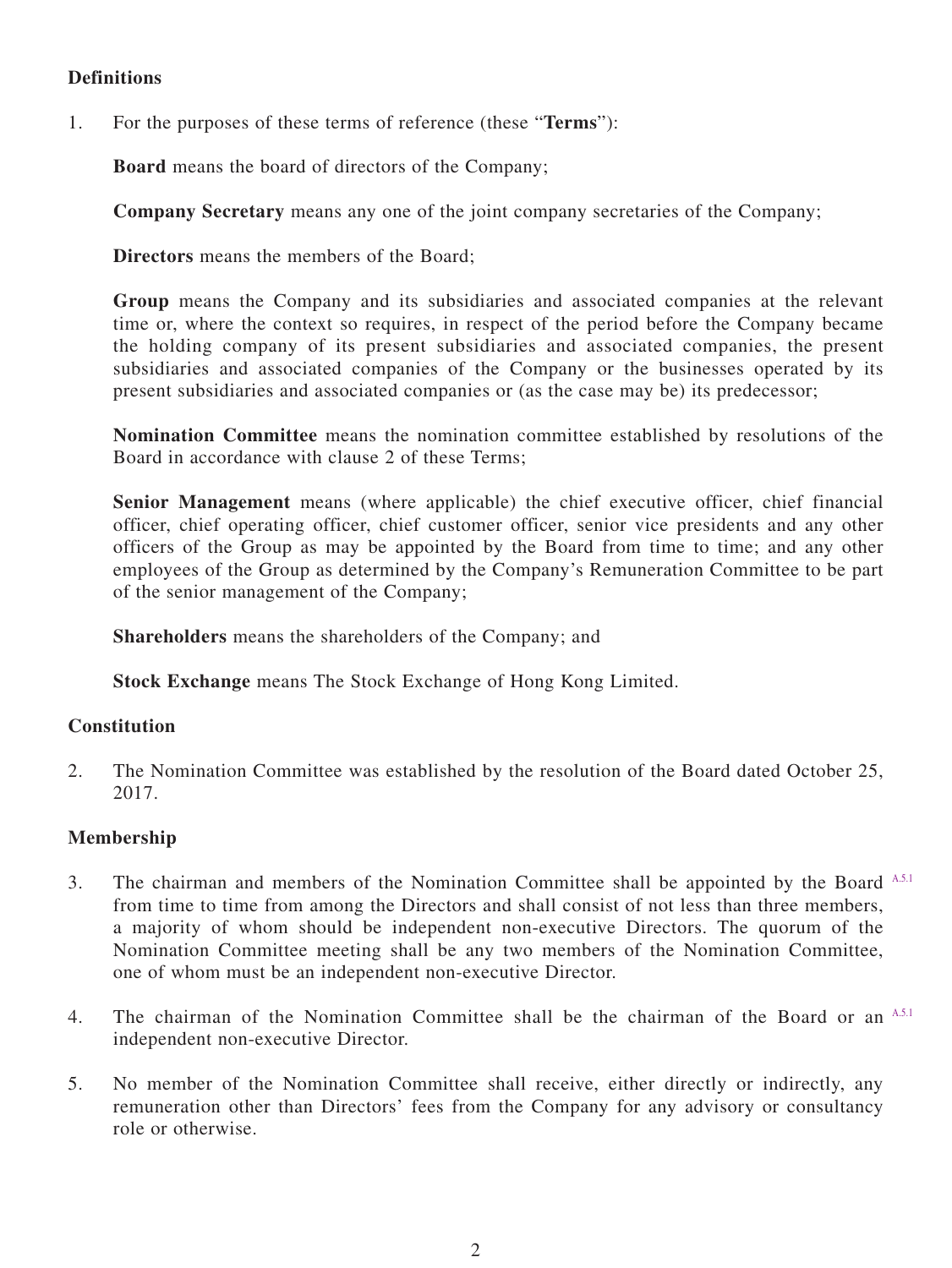6. The term of office of a member of the Nomination Committee shall correspond to that of a Director. During the term of office, any member of the Nomination Committee who ceases to hold office as a Director will automatically be disqualified as a member of the Nomination Committee and the Board shall appoint a replacement in accordance with clause 3 of these Terms.

#### **Frequency and procedure of meetings**

- 7. Unless otherwise stated herein, the meetings of the Nomination Committee are governed by the relevant provisions contained in the Company's articles of association for regulating the meeting and proceedings of Directors.
- 8. Meetings of the Nomination Committee shall be held at least once a year. The chairman of the Nomination Committee shall convene a meeting upon request by any member of the Nomination Committee. The meeting shall be chaired by the chairman of the Nomination Committee. In the absence of the chairman of the Nomination Committee, the other members present shall elect one of them to chair the meeting. A.7.1
- 9. An agenda and accompanying Board papers should be sent in full to all Directors in a timely manner and at least three days before the intended date of a meeting of the Nomination Committee (or such other period as agreed by the Board).
- 10. The Senior Management is obliged to supply the Board and the Nomination Committee with A.7.2 adequate information, in a timely manner, in order to enable it to make informed decisions. The information supplied must be complete and reliable. Where a Director requires more information than information provided voluntarily by the Senior Management, the relevant Director should make additional necessary enquiries to the Senior Management. The Board, the Nomination Committee and each Director shall have separate and independent access to the Senior Management.
- 11. The Company Secretary shall be the secretary of the Nomination Committee.

# **Annual General Meeting**

- 12. The chairman of the Nomination Committee shall attend the annual general meeting and be E.1.2 prepared to respond to any Shareholder's questions on the Nomination Committee's activities.
- 13. If the chairman of the Nomination Committee is unable to attend an Annual General Meeting E.1.2 of the Company, he shall arrange for another member of the Nomination Committee, or failing this, his duly appointed delegate, to attend in his place. Such person shall be prepared to respond to any Shareholder's questions on the Nomination Committee's activities.

# **Authority**

14. The Nomination Committee is authorized by the Board to investigate any activity within these Terms. It is authorized to seek any information it requires from any employee and all employees are directed to co-operate with any request made by the Nomination Committee.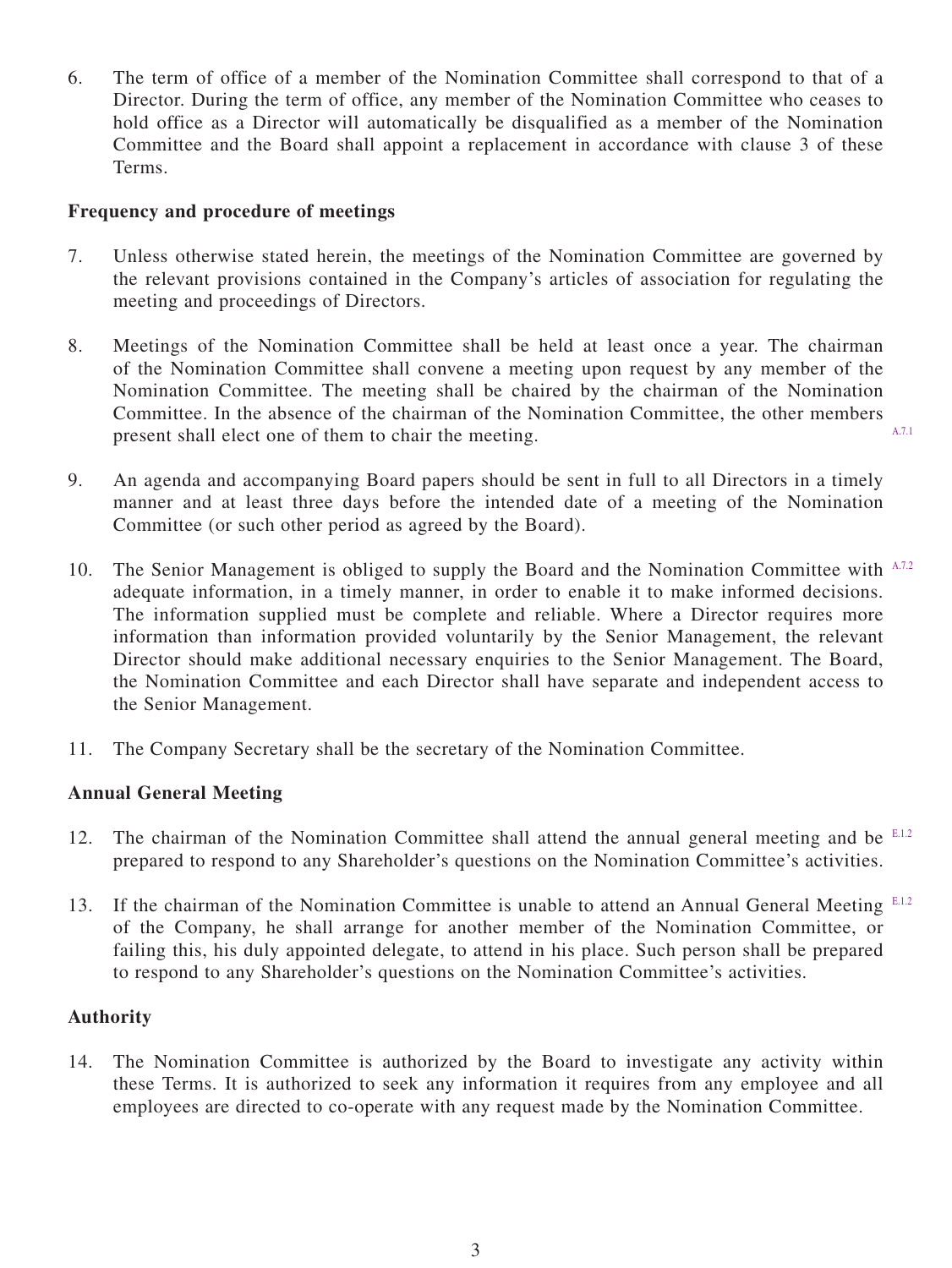15. The Nomination Committee is authorized by the Board to obtain external independent A.5.4 professional advice and to secure the attendance of outsiders with relevant experience and expertise, at the Company's expense, if it considers it necessary. The Nomination Committee shall be exclusively responsible for establishing the selection criteria, selecting, appointing and setting the terms of reference for any external consultant who advises the Nomination Committee.

# **Duties**

- 16. The duties of the Nomination Committee shall include:
	- (a) reviewing the structure, size and composition (including the skills, knowledge and  $A.5.2(a)$ experience) required of the Board at least annually and making recommendations on any proposed changes to the Board to complement the Company's corporate strategy;
	- (b) formulating and reviewing the policy of diversity of Board members as appropriate and A5.6 preparing the appropriate disclosure on the diversity policy in the corporate governance report;
	- (c) making recommendations to the Board on the appointment or re-appointment of  $A5.2(d)$ Directors and succession planning for Directors in particular the chairman and the chief executive officer;
	- (d) identifying individuals suitably qualified to become Directors and selecting or  $A.5.2(b)$ making recommendations to the Board on the selection of individuals nominated for directorship;

A.5.2(c)

- (e) assessing the independence of independent non-executive Directors;
- (f) before appointments are made by the Board, evaluating the balance of skills, knowledge and experience on the Board, and, in the light of this evaluation preparing a description of the role and capabilities required for a particular appointment. In identifying suitable candidates, the Nomination Committee shall (where applicable and appropriate):
	- (i) use open advertising or the services of external advisers to facilitate the search;
	- (ii) consider candidates from a wide range of backgrounds; and
	- (iii) consider candidates on merit and against objective criteria, taking care that appointees have enough time available to devote to the position;
- (g) keeping under review the leadership needs of the Company, both executive and nonexecutive, with a view to ensuring the continued ability of the Company to compete effectively in the marketplace;
- (h) keeping up to date and fully informed about strategic issues and commercial changes affecting the Company and the market in which it operates;
- (i) reviewing at least annually the time and contribution required from Directors; performance evaluations should be used to assess whether the Directors are spending enough time in fulfilling their duties;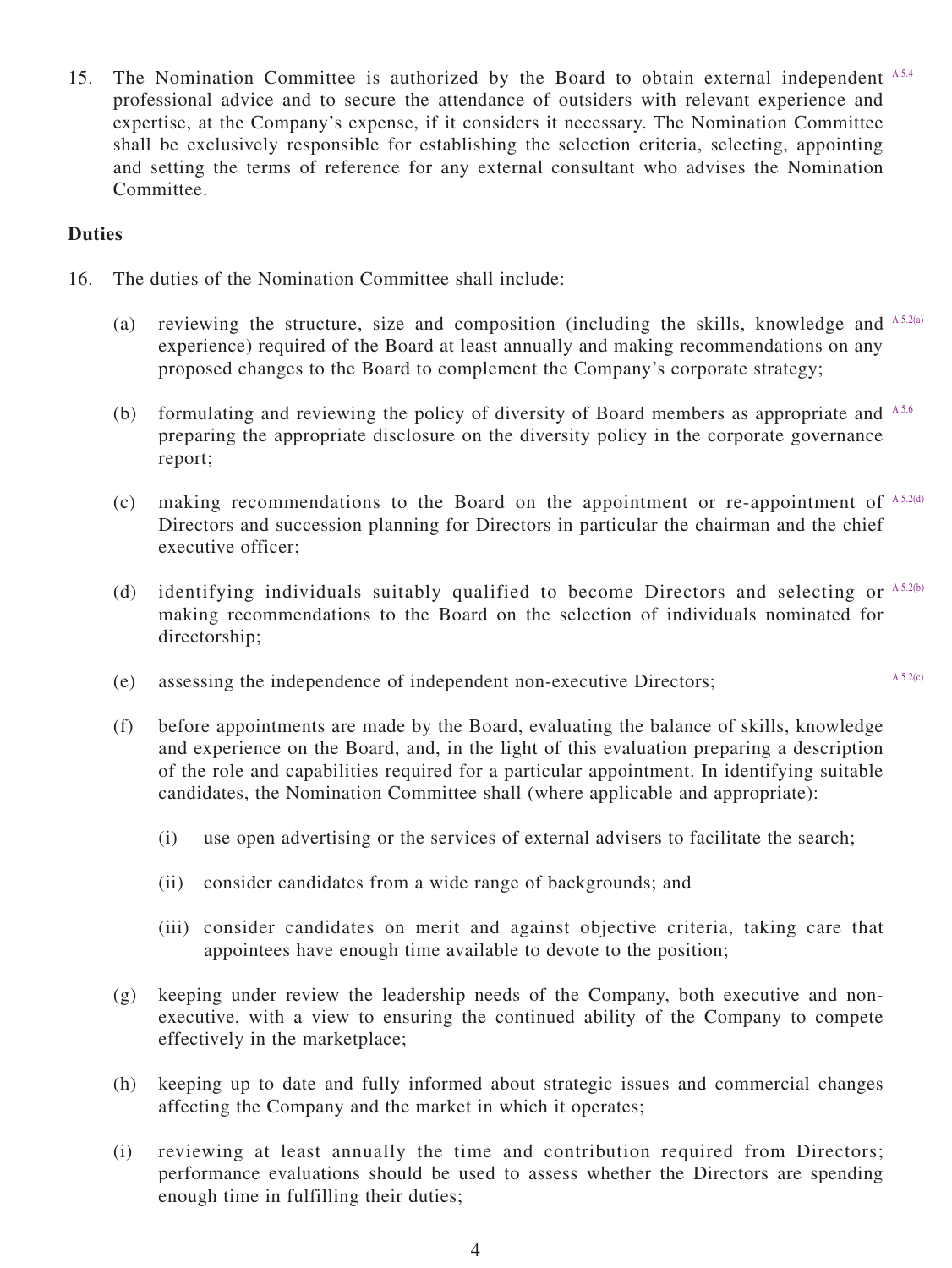- (j) ensuring that on appointment to the Board, non-executive Directors receive a formal letter of appointment setting out clearly the terms of office, duties and powers, including but not limited to what is expected of them in terms of time commitment, committee service and involvement outside Board meetings; and
- (k) discussing other topics as defined by the Board.

- 17. The Nomination Committee shall also make recommendations to the Board concerning:
	- (a) formulating plans for succession for both executive and non-executive Directors;
	- (b) suitable candidates for the role of independent non-executive Directors;
	- (c) membership of the Company's Board committees, in consultation with the chairmen of those Board committees;
	- (d) the re-appointment of any non-executive Director at the conclusion of their specified  $A.5.2(d)$ term of office having given due regard to their performance and ability to continue to contribute to the Board in the light of the knowledge, skills and experience required;
	- (e) the re-election by the Shareholders of any Director under the "retirement by rotation" provisions in the Company's Articles of Association having due regard to their performance and ability to continue to contribute to the Board in the light of the knowledge, skills and experience required;
	- (f) any matters relating to the continuation in office of any Director at any time including the suspension or termination of service of an executive Director as an employee of the Company subject to the provisions of the law and their service contract;
	- (g) the appointment of any Director to executive or other office; and
	- (h) other topics as specified by the Board.

#### **Reporting procedures**

- 18. Full minutes of the Nomination Committee's meetings shall be kept by the Company A.1.4 Secretary or a representative appointed by the Company Secretary, and such minutes shall be made available for inspection at any reasonable time on reasonable notice by any Director.
- 19. Minutes of meetings of the Nomination Committee shall record in sufficient detail the matters A.1.5 considered by the Nomination Committee and decisions reached, including any concerns raised by Directors, members or dissenting views expressed. Draft and final versions of such minutes should be sent to all members of the Nomination Committee for their comment and records respectively, in both cases within a reasonable time after such meetings.
- 20. Without prejudice to the generality of the duties of the Nomination Committee set out in  $D.2.2$ these Terms, the Nomination Committee shall report back to the Board and keep the Board fully informed of its decisions and recommendations, unless there are legal or regulatory restrictions on it to do so.